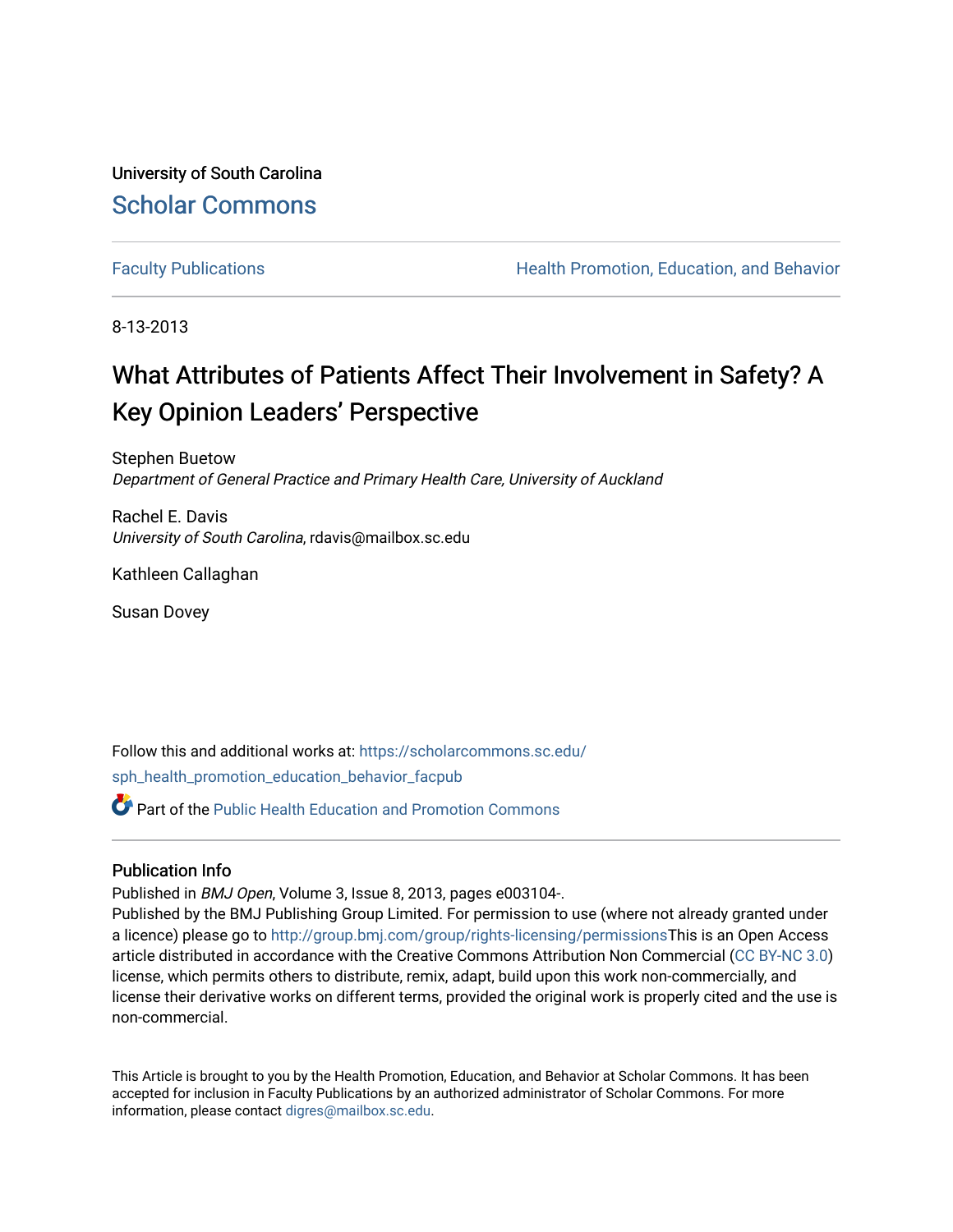# What attributes of patients affect their BMI **DDEN** involvement in safety? A key opinion leaders' perspective

Stephen Buetow,<sup>1</sup> Rachel Davis,<sup>2</sup> Kathleen Callaghan,<sup>3</sup> Susan Dovey<sup>4</sup>

## ABSTRACT

To cite: Buetow S, Davis R, Callaghan K, et al. What attributes of patients affect their involvement in safety? A key opinion leaders' perspective. BMJ Open 2013;3:e003104. doi:10.1136/bmjopen-2013 opinion leaders.

▶ Prepublication history and additional material for this paper is available online. To view these files please visit the journal online [\(http://dx.doi.org/10.1136/](http://dx.doi.org/10.1136/bmjopen-2013-003104) [bmjopen-2013-003104](http://dx.doi.org/10.1136/bmjopen-2013-003104)).

003104

Received 24 April 2013 Revised 11 June 2013 Accepted 9 July 2013

**Objective:** Little is known about which attributes the patients need when they wish to maximise their capability to partner safely in healthcare. We aimed to identify these attributes from the perspective of key

**Design:** Delphi study involving indirect group interaction through a structured two-round survey. Setting: International electronic survey.

Participants: 11 (65%) of the 17 invited internationally recognised experts on patient safety completed the study.

**Outcome measures:** 50 patient attributes were rated by the Delphi panel for their ability to contribute maximally to safe health care.

**Results:** The panellists agreed that 13 attributes are important for patients who want to maximise the role of safe partners. These domains relate to: autonomy, awareness, conscientiousness, knowledge, rationality, responsiveness and vigilance; for example, important attributes of autonomy include the ability to speak up, freedom to act and ability to act independently. Spanning seven domains, the attributes emphasise intellectual attributes and, to a lesser extent, moral attributes.

**Conclusions:** Whereas current safety discourses emphasise attributes of professionals, this study identified the *patient* attributes which key opinion leaders believe can maximise the capability of patients to partner safely in healthcare. Further research is needed that asks patients about the attributes they believe are most important.

## **INTRODUCTION**

Patient safety policies and discourses promote safety initiatives that enable patients (and their families) to be active partners in healthcare, <sup>1</sup> for example, by detecting and reporting possible safety events.<sup>2</sup> This kind of patient involvement respects and empowers patients as people—rather than as dehumanised by products of the 'medical gaze'<sup>3</sup>and may improve the quality and outcomes of healthcare.<sup>1</sup> Research has explored factors that influence the willingness<sup>4  $5$ </sup> and

# ARTICLE SUMMARY

#### Article focus

**EXECUTE:** This paper aimed to identify, from the perspective of key opinion leaders, the personal attributes that patients need when they wish to maximise their capability to partner safely in healthcare.

#### Key messages

- **A** Delphi exercise involving 11 international experts on patient safety identified 10 intellectual and three moral attributes as being important for patients wanting to maximise their ability to be safe healthcare partners.
- $\blacksquare$  The intellectual attributes are in the domains of autonomy, awareness, conscientiousness, responsiveness and vigilance; the moral attributes constitute domains of conscientiousness and vigilance.
- Important attributes of patient autonomy include the ability to speak up and act independently, as well as the freedom to act.

# Strengths and limitations of this study

- $\blacksquare$  Going beyond safety discourses that emphasise attributes of safe health professionals, this study elicits perspectives of key opinion leaders on attributes that enable patients to maximise their capability to serve as safe healthcare partners.
- However, this study was small, individual attributes can be interpreted in different ways, and there is a need to ask patients themselves about the attributes that they need in order to partner most safely.

motivation $6$  of patients to participate in safety initiatives. Little is known, however, about which personal attributes of patients are important when they wish to maximise their safe participation in healthcare.

Long *et*  $a\bar{l}$  identified the attributes and qualities of safe health professionals within complex and imperfect health systems. Davis et  $a^{\beta}$  earlier identified patient-related and illness-related factors associated with patient involvement in health safety.2 Coulter and  $Ellins<sup>1</sup>$  had highlighted the importance of health literacy to patients obtaining and

For numbered affiliations see end of article.

Correspondence to Dr Stephen Buetow; s.buetow@auckland.ac.nz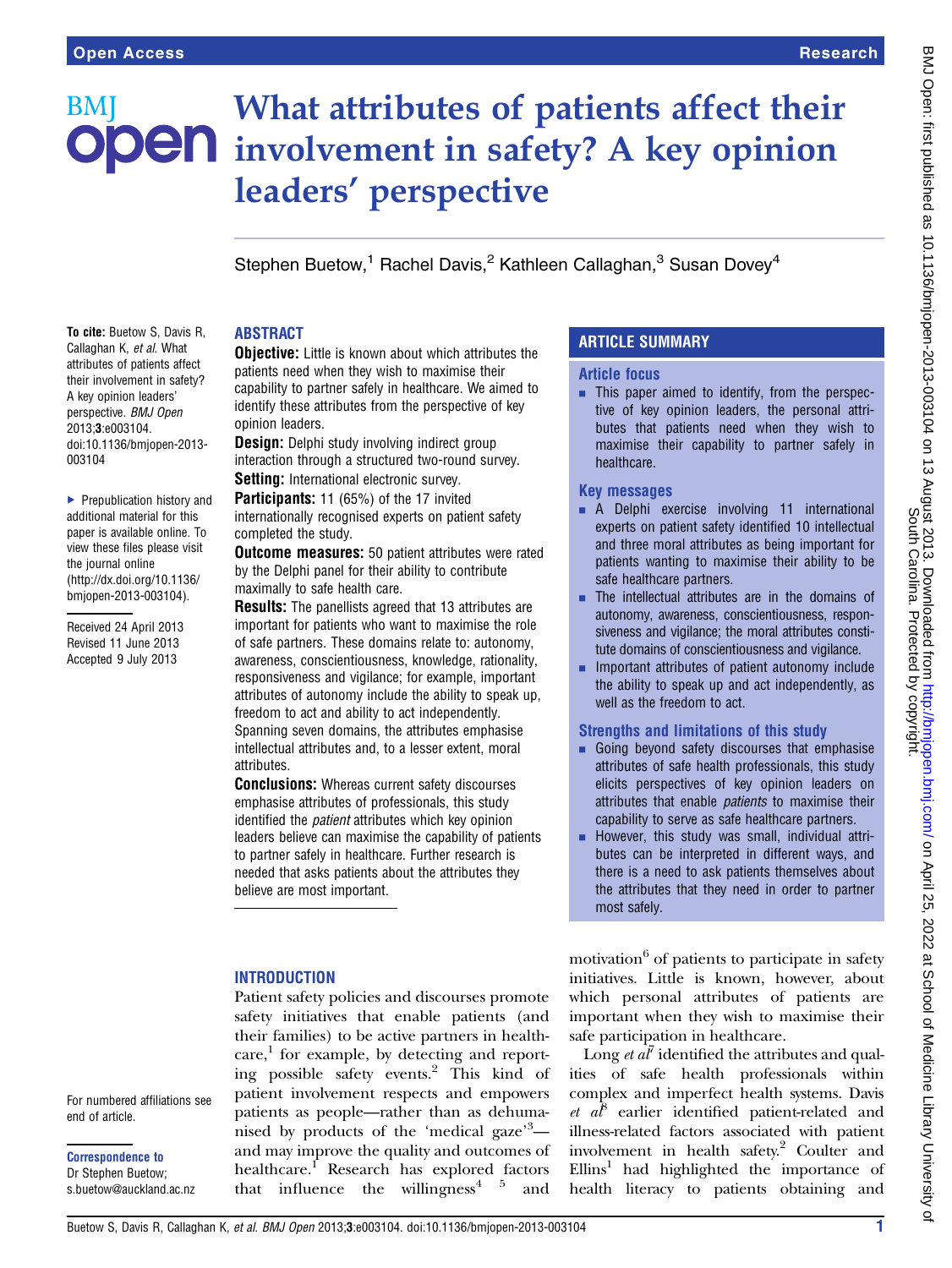understanding basic health information. More widely, however, safety experts have yet to identify and agree explicitly on key personal attributes of safe patients. This lack of agreement persists despite variation in the capacity of patients to act for safety and in the levels of support they need.<sup>9</sup>

We are not assuming here that patients should have certain attributes. Rather, we are suggesting that such attributes can be important resources when patients wish to participate actively as safe partners in healthcare. This perspective draws on Sen's<sup>10</sup> theory of human capabilities. His capability approach is consistent with the notion that patients' personal attributes are resources, which can define their capabilities for safe functioning in medicine.<sup>11</sup> These capabilities signify feasible opportunities for patients to be safe and act safely. They permit patients to be free agents of change and live the kind of lives they find valuable. However, Sen's capability approach emphasises the capabilities (ends) themselves, whereas we focus on identifying (and weighting) the attributes necessary for capability. Thus, the social environment, on which conversion of some resources for capability may depend, sits outside the scope of our study, as does the ability to assess the safety that patients have achieved or could achieve.

Judged in terms of opportunity, the expression 'safe partner' may imply that the patient does not  $err<sub>12</sub>$  for example, by not forgetting to take medication, $13$  independently of the issue of moral responsibility.14 Alternatively, it may imply that the patient maximises the safety of healthcare by doing 'good' (in the philosophical sense of doing what is important or valuable). For example, the patient might report an error to their health provider; this distinction resembles the difference between non-maleficence and beneficence.

For our purpose, the first meaning is timid and too restrictive. It is also subsumed within the second meaning that emphasises the minimum attributes that patients need in order to maximise their capability to partner safely. This perspective resembles the Joint Commission for Accreditation of Health Care Organizations' focus on accreditation standards that are maximally achievable.15 Thus, we aimed specifically to identify the most important attributes that patients need when they wish to maximise their capability to partner safely in healthcare. Rather than reduce the spotlight on the clinician, this approach widens the spotlight to encompass patients as coproducers of safe care according to their capacity and willingness to play that role.

#### **METHOD**

We conducted a Delphi study approved by the University of Auckland Ethics Committee (Ref. 8126, 8 May 2012). The Delphi method elicits expert judgements through indirect group interaction. It is suited here for building formal consensus between participants in the absence of strong research evidence as to the most important attributes defining patients as safe healthcare partners. Our exercise involved geographically isolated experts.

Identified through the authors' extensive work experience and professional networks, these individuals are recognised internationally as having and applying in-depth, specialised knowledge and skills in the area of patient safety. We involved these experts in a structured, on-line, two-round survey in late 2012.

Physicians have been reported to typify individual patients as 'good' or not on the basis of their adherence to unwritten rules of conduct.<sup>16</sup> However, from the literature spanning healthcare and philosophy—specifically in areas including patient safety, patient participation, and ethical theory and principles such as personhood—we identified 10 preliminary domains of five patient attributes. Figure 1 shows these domains and attributes. Each participant was asked to rate each of the 50 attributes, by domain, on a 9-point Likert scale of importance ranging from 1, clearly unimportant, to 9, clearly important, and was given at the end of round 1 an opportunity to comment on the survey questionnaire as a whole and suggest changes to the attributes assessed.

In round 2, the participants were sent a questionnaire that revised the wording of some attributes on the basis of feedback received from round 1; but that retained the same thematic structure. They also received their own ratings of each first round attribute in relation to the group distribution. In search of group consensus, this statistical feedback was intended to inform the second round ratings of individual attributes, and to reduce 'disagreement', as defined by a median rating in the top tertile (7–9) and two or more panellists rating the attribute in the bottom tertile (1–3). Attributes with a median rating of 7–9 on the scale of importance, without disagreement, make up the study's final list of patient attributes. The amount and direction of change occurring in the ratings between the rounds was assessed by summarising the differences between median ratings and absolute differences between median ratings.

## RESULTS

Seventeen safety experts were invited to participate in the study. Thirteen responded, of whom 12 agreed to take part and completed round 1. Table 1 shows that 11 (65%) also completed round 2. Online supplementary appendix 1 lists these participants and their academic position. All of them were aged at least 40 years and nine were men. Eight were residing in the Northern hemisphere. Panellists reported multiple forms of involvement in safety-related work, including most commonly academic employment and clinical practice.

For each patient attribute, figure 1 shows the ratings distribution, by tertile  $(1-3, 4-6, 4-6)$  and  $7-9$ , of the 11 round 2 participants. Table 2 lists the 13 patient attributes which the panel agreed are important in enabling patients to contribute maximally to safe healthcare. These attributes constitute 7 of the 10 domains of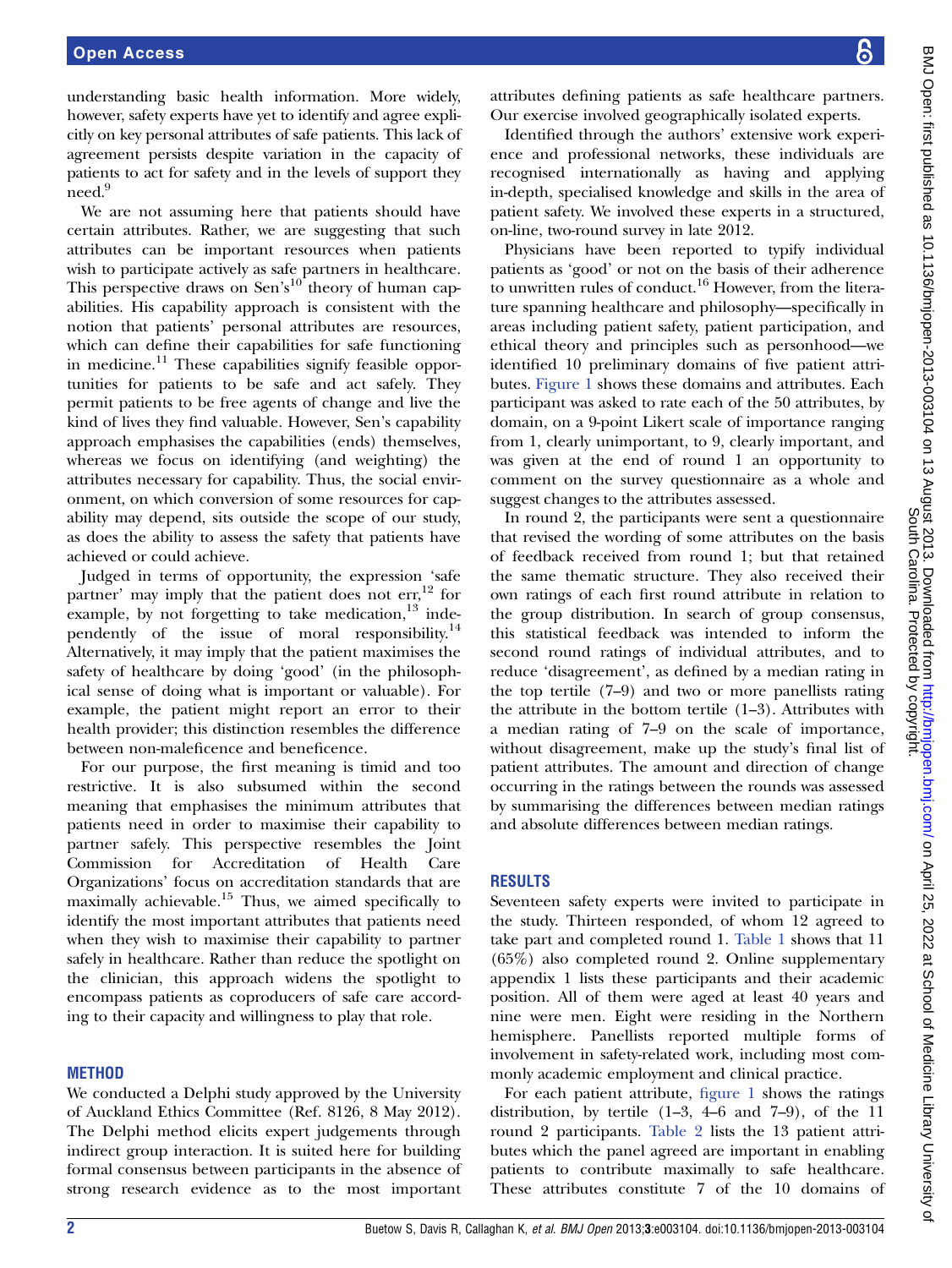

Patient attribute







attributes included in the round 2 questionnaire. The highest rated are the attributes relating to autonomy, in particular the 'Ability to speak up'. The next rated highest are the 'Freedom to act' and 'Ability to act independently', which similarly relate to autonomy, and 'Knowing who, when and how to call for help'. Other

important domains of safe patient attributes relate to vigilance and awareness of safety issues, respectively. The table reports no attributes from three domains: commitment to health, confidence and humanity. It shows that between rounds the median ratings increased for seven important attributes and decreased for six. The amount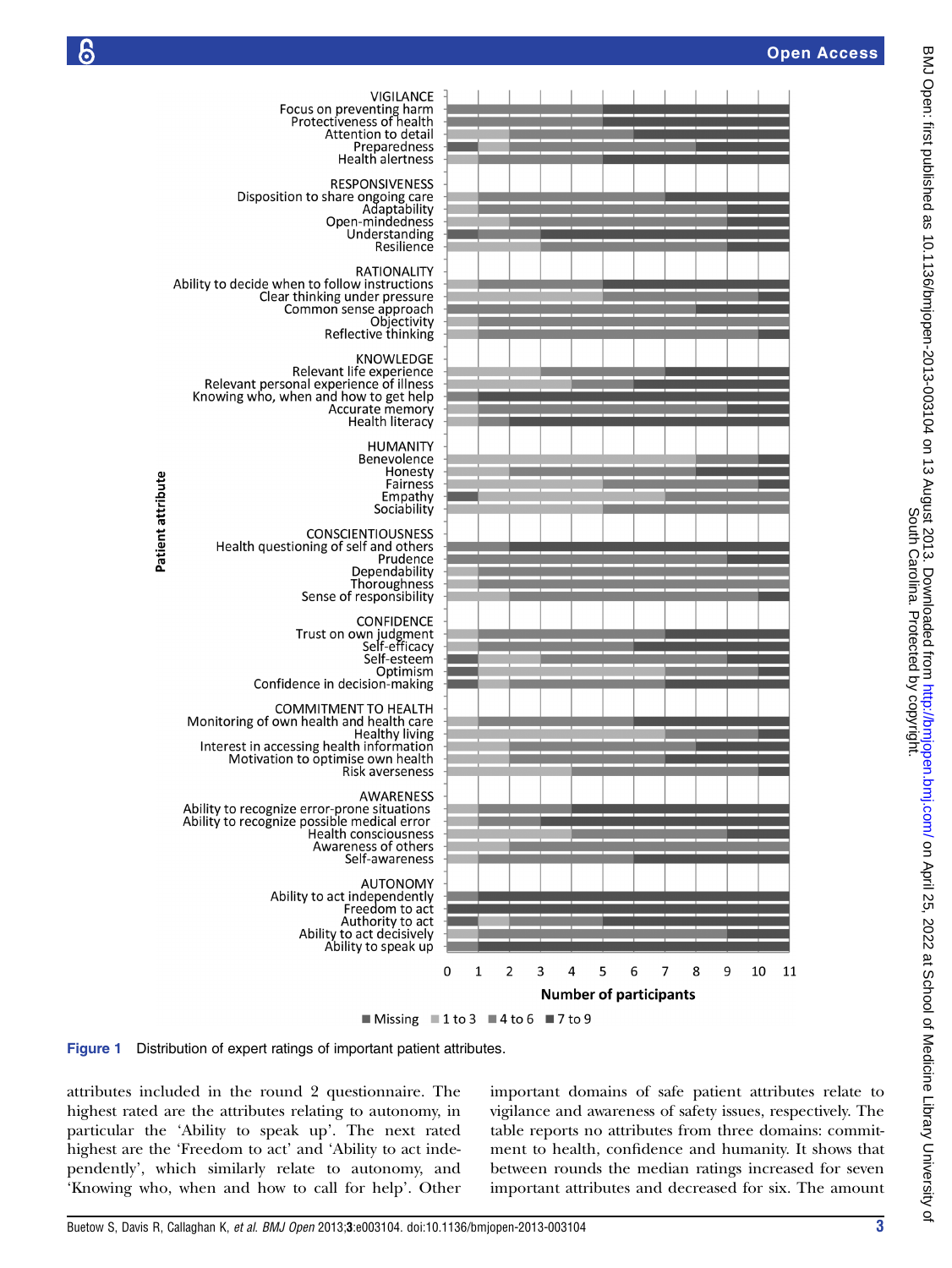| Table 1 Attributes of round 2 Delphi panellists |                |
|-------------------------------------------------|----------------|
| <b>Sex</b>                                      |                |
| Female                                          | 9              |
| Male                                            | $\mathcal{P}$  |
| Age group                                       |                |
| $40 - 49$                                       | 2              |
| $50 - 59$                                       | $\overline{7}$ |
| 60 or older                                     | $\overline{2}$ |
| Ethnicity                                       |                |
| White                                           | 11             |
| Country of residence                            |                |
| Australia                                       | 1              |
| New Zealand                                     | 2              |
| UK                                              | $\overline{4}$ |
| Europe                                          | 1              |
| <b>USA</b>                                      | 3              |
| Safety-related work                             |                |
| Academic                                        | 10             |
| <b>Clinical practice</b>                        | 5              |
| <b>Consumer representation</b>                  |                |
| Health management                               | 2              |
| <b>Health policy</b>                            | 2              |

of change between rounds in median ratings is generally small; the greatest difference was a decline in the round 2 median rating of the importance of a patient having the ability to decide when to follow instructions.

#### **DISCUSSION**

Safety discourses in medicine emphasise personal attributes of health professionals. However, patients vary in their capability and willingness for active involvement in

safety. Therefore, this study aimed to determine, from the perspective of key opinion leaders, attributes that patients need when they wish to maximise their capability to partner safely in healthcare. We have reported 13 such attributes agreed on by our panel.

This study also emphasised the importance of the autonomy of the patient to speak up and choose freely to collaborate or not for safe healthcare. These attributes and others describing awareness, knowledge, rationality and responsiveness appear to be cognitive or intellectual. In contrast, important attributes relating to conscientiousness and vigilance seem better described as moral attributes, or attributes of character, despite the relatedness of these two broad domains of patient attributes. One reason for the importance of the intellectual attributes may be that their meaning and importance are less subjective and less contingent on the particular situation presenting in healthcare.

Does this study ask too much of patients? We believe 'no' for two reasons. First, in the tradition of the philosopher David Hume, the capability approach on which we draw is descriptive rather than normative. It does not prescribe the requirements of all patients. Respectful of patients, it merely indicates attributes that support their willing capability to partner safely. Second, we have focused on personal attributes that can enable patients to do the right thing, rather than necessarily do the right thing for the right reasons. For example, we have listed honesty as a potential attribute without distinguishing between truth-telling, as a behaviour, and authenticity as a virtuous disposition of character. Despite a small amount of literature on patient virtues, $17-20$  a focus on virtue was beyond the scope of this study.

| <b>Domain</b>         | <b>Attribute</b>                                 | <b>Round 2</b> |                | <b>Difference</b><br>between medians<br>of rounds 1 and 2 |      |                | <b>Absolute</b><br>difference<br>between<br>medians of<br>rounds 2 and 1 |                |                |
|-----------------------|--------------------------------------------------|----------------|----------------|-----------------------------------------------------------|------|----------------|--------------------------------------------------------------------------|----------------|----------------|
|                       |                                                  | <b>Median</b>  | Range          | <b>Mean</b>                                               | Min* | $Max^*$        | <b>Mean</b>                                                              | <b>Min</b>     | <b>Max</b>     |
| Autonomy              | Ability to speak up                              | 9              | 3              | $-0.2$                                                    | $-3$ | $\overline{2}$ | 0.7                                                                      | 0              | 3              |
|                       | Freedom to act                                   | 8              |                | 0.8                                                       | $-1$ | $\overline{4}$ | 1.0                                                                      | $\mathbf{0}$   | $\overline{4}$ |
|                       | Ability to act independently                     | 8              | 4              | 1.2                                                       | $-1$ | 5              | 1.4                                                                      | $\overline{0}$ | 5              |
| Awareness             | Ability to recognise possible medical error      | 7              |                | $-0.9$                                                    | $-3$ | $\overline{2}$ | 1.2                                                                      | $\overline{0}$ | 3              |
|                       | Ability to recognise error-prone situations      | 7              | 8              | $-0.2$                                                    | $-3$ | $\overline{2}$ | 1.1                                                                      | $\overline{0}$ | 3              |
| Conscientiousness     | Questioning of self and others                   |                | 5              | 0.8                                                       | $-2$ | 5              | 1.4                                                                      | 0              | 5              |
| Knowledge             | <b>Health literacy</b>                           |                | 8              | $-0.2$                                                    | $-8$ | 3              | 1.5                                                                      | $\mathbf 0$    | 8              |
|                       | Knowing who, when and how to call for<br>help    | 8              | $\overline{2}$ | 0.3                                                       | $-1$ | 2              | 0.5                                                                      | $\mathbf 0$    | $\overline{2}$ |
| Rationality           | Ability to decide when to follow<br>instructions | 7              | 8              | $-2.2$                                                    | $-6$ | $\mathbf 0$    | 2.2                                                                      | $\mathbf{0}$   | 6              |
| <b>Responsiveness</b> | Understanding                                    |                | 4              | $-1.6$                                                    | $-4$ | 0              | 1.6                                                                      | $\mathbf 0$    | 4              |
| Vigilance             | <b>Health alertness</b>                          |                | 6              | 0.4                                                       | $-2$ | 5              | 0.9                                                                      | $\mathbf{0}$   | 5              |
|                       | Protectiveness of health                         |                | 5              | 1.4                                                       | $-1$ | 5              | 1.5                                                                      | $\mathbf{0}$   | 5              |
|                       | Focus on preventing harm                         | 7              | 4              | 1.0                                                       | $-1$ | 3              | 1.2                                                                      | 0              | 3              |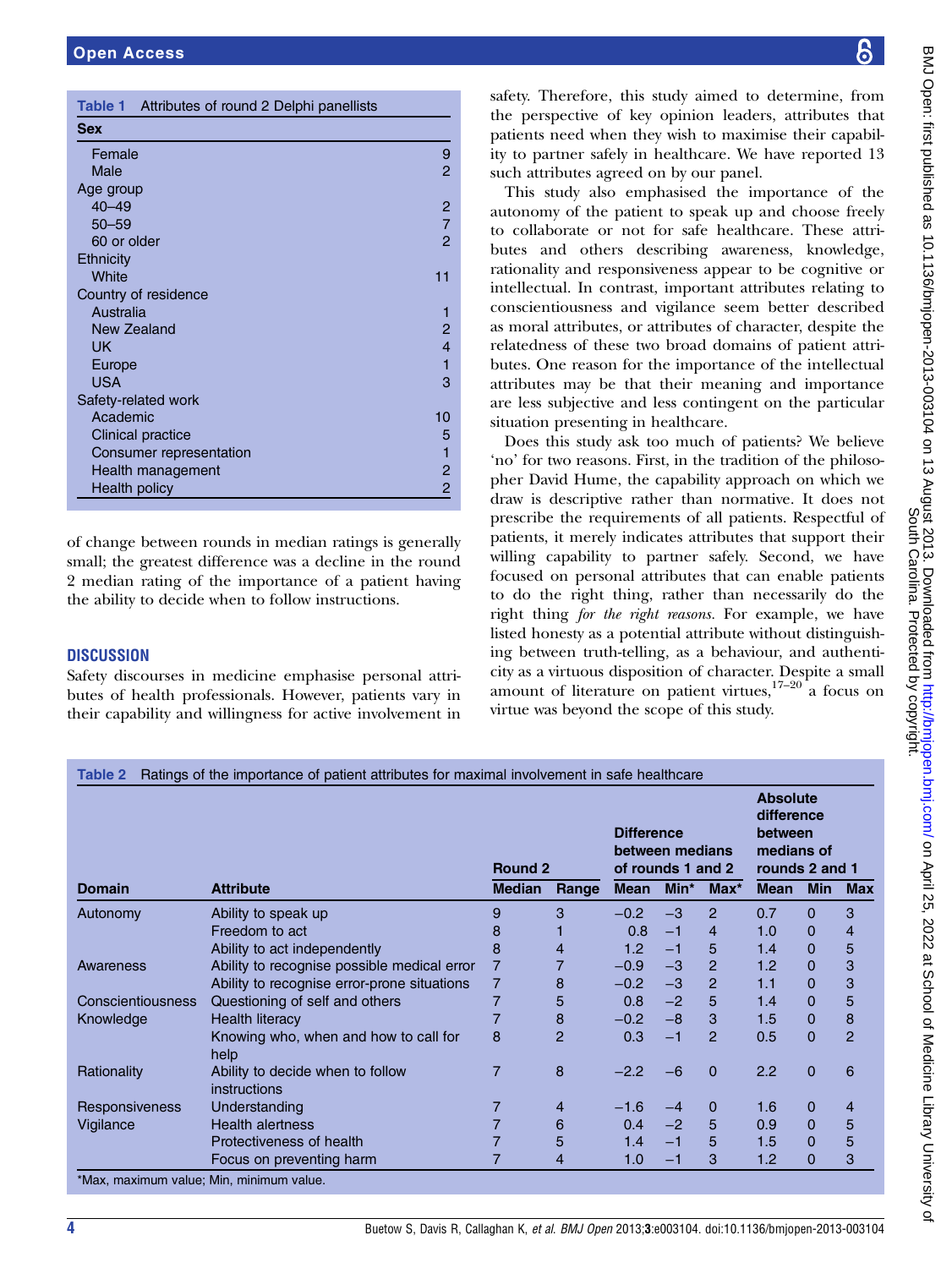#### Open Access

#### Strengths and limitations

This study respects patients as people, whose personal attributes warrant as much consideration as those of health professionals, for their capacity to maximise safety in healthcare. In the absence of research evidence for the importance of different patient attributes, we have conducted a Delphi study. It allowed systematic, indirect interaction between international experts with knowledge of patient safety. All the round 2 ratings received equal consideration in this exercise.

Nevertheless, this small study has limitations. In the context of experts' subjective judgements of the importance of individual attributes, one panellist expressed concern that many attributes can be interpreted in different ways, and their importance depends on the context. However, the same criticism can be levelled at common attempts, within philosophy, to define virtues of character; for example, humility is typically considered a virtue even though Aristotle considered it a vice. Therefore, the key issue, we suggest, is not whether interpretations vary owing to their abstractness (they frequently do vary) but whether this variation matters. From our perspective, the variation is unimportant because each attribute contains an implicit clause of ceteris paribus: all other things being equal, humility is generally now seen to be desirable and its importance can be assessed alongside that of other human attributes.

Among the other limitations are some attributes, such as 'ability to speak up', which could also be grouped into different domains. In turn, the domains themselves may overlap. However from a classical perspective, domains are discrete entities, and a 'cognitive approach' recognises their tendency to be fuzzy at their boundaries and inconsistent in their constitution. They merely comprise the best-fitting attributes, called prototypes.

The concept of 'experts' has also been contested when restricted to professionals and applied to patients.<sup>21</sup> Our Delphi panel was a small select group. Its opinions may be biased, but this concern limits all such exercises. Moreover, although sound inquiry requires self--reflection, the extent to which bias is problematic hinges on 'assumptions about objective method'. <sup>22</sup> The opinions of the panel are enabling, not least because they command respect, coming from experts who have experience in applying knowledge of human factors to the design and management of safe healthcare systems.

That said, the study lacked a concerted lay voice, although experience as a mental health service user and activist has informed the contributions of one panellist. Her feedback and that of others on the round 1 questionnaire guided changes to, and ratings of, the round 2 questionnaire. There is a lack of literature on the attributes of safe patients with which to compare our findings. However, these findings are consistent with the growing interest in goods internal to the practice of medicine, including attributes of safe practitioners.<sup>7</sup>

Other limitations of the study include the use of formal consensus building to manage limits to expert

knowledge. This approach is susceptible to manipulation, but movement in the median ratings between rounds was generally small and not saliently upwards. The Delphi process thus apparently enabled panellists to share differences and similarities in their thinking, without feeling group pressure to conform in round 2 to the round 1 ratings fed back to them.<sup>23</sup> Note, however, that for round 2, some attributes were slightly reworded, the context and purpose of the study were clarified and the term 'safe partner' was explicitly defined.

The panellists' anonymity to each other in their ratings facilitated their freedom of expression but could have reduced their sense of group accountability and denied them benefits of direct group interaction. The two rounds could also have sapped panellist motivation, since one panellist did not complete the second round. However, the rounds were short and 3 months apart. We accept that the attributes rated are not necessarily stable within individuals and across situations, but consensus on important attributes spans millennia and cultures.<sup>24</sup>

We have entered a contentious and underexplored area of research in which difficulties will continue to emerge. There is clearly a need for further research. The next step is to ask patients themselves about the attributes that may enable patients to maximise their capability to partner safely in healthcare. Also needed are studies that can support understanding of the findings that describe important patient attributes, as well as those that assess the readiness and willingness of professionals and patients to cultivate these attributes at all levels of healthcare. Our findings are preliminary, but, as a starting resource, we believe that they indicate patient attributes whose further investigation and development may help to maximise the capability of patients to partner safely in healthcare.

#### Author affiliations

<sup>1</sup>Department of General Practice and Primary Health Care, University of Auckland, Auckland, New Zealand

<sup>2</sup>Division of Clinical, Educational and Health Psychology, University College London, London, UK

<sup>3</sup>Z Energy, Auckland, New Zealand

4 Department of General Practice and Rural Health, University of Otago, Dunedin, New Zealand

Contributors SB conceived of the project and led its design and implementation. RD, KC and SD contributed to the study design and the acquisition, analysis and interpretation of data. All authors contributed to the writing of the manuscript. All authors have read and approved the final manuscript.

Funding This research received no specific grant from any funding agency in the public, commercial or not-for-profit sectors.

Competing interests None.

Ethics approval University of Auckland Human Participants Ethics Committee.

**Provenance and peer review** Not commissioned; externally peer reviewed.

Data sharing statement The round 2 Delphi questionnaire is available on request from the corresponding author.

**Open Access** This is an Open Access article distributed in accordance with the Creative Commons Attribution Non Commercial (CC BY-NC 3.0) license,